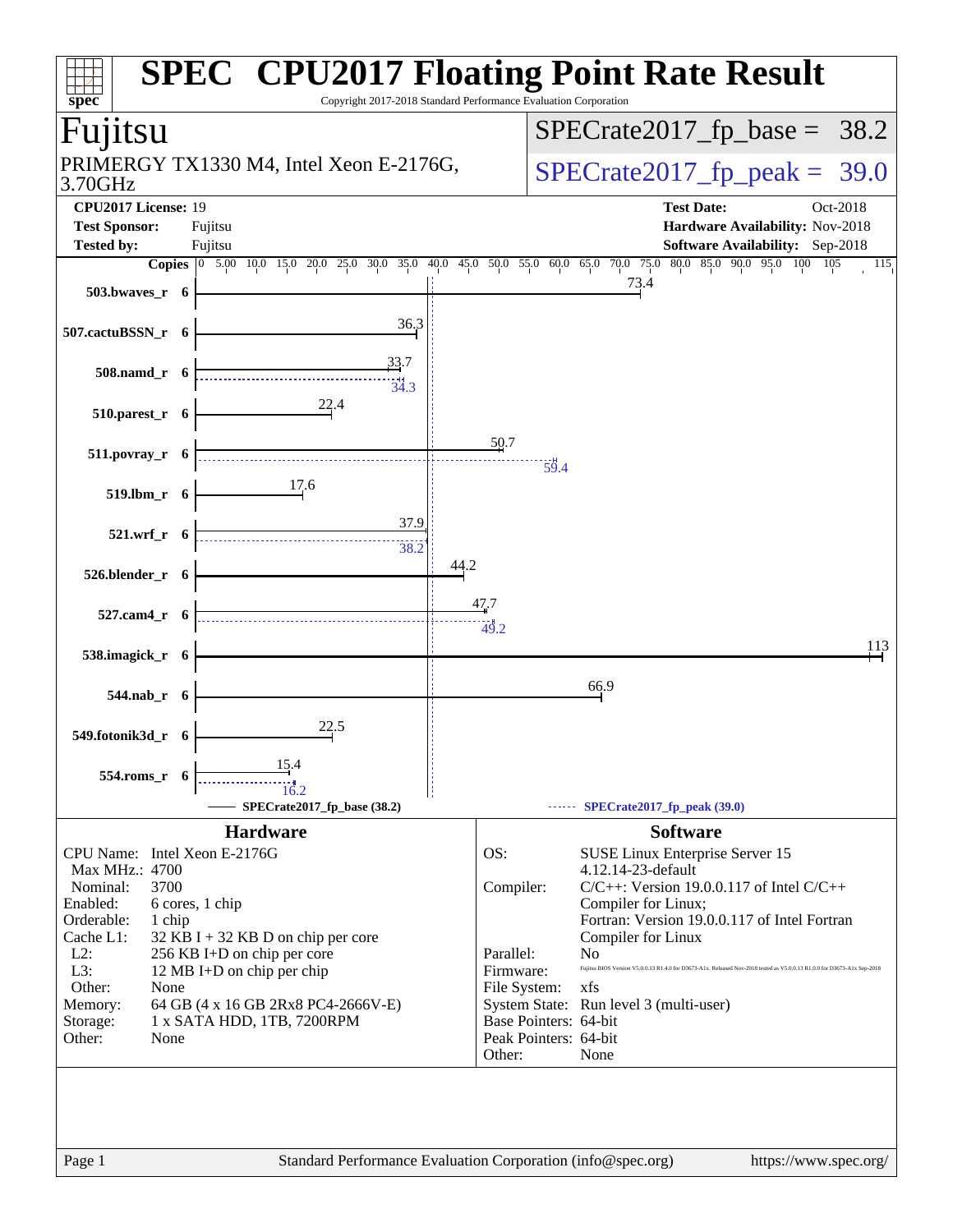Copyright 2017-2018 Standard Performance Evaluation Corporation

#### Fujitsu

**[spec](http://www.spec.org/)**

#### 3.70GHz PRIMERGY TX1330 M4, Intel Xeon E-2176G,  $\vert$  [SPECrate2017\\_fp\\_peak =](http://www.spec.org/auto/cpu2017/Docs/result-fields.html#SPECrate2017fppeak) 39.0

 $SPECTate2017_fp\_base = 38.2$ 

**[CPU2017 License:](http://www.spec.org/auto/cpu2017/Docs/result-fields.html#CPU2017License)** 19 **[Test Date:](http://www.spec.org/auto/cpu2017/Docs/result-fields.html#TestDate)** Oct-2018 **[Test Sponsor:](http://www.spec.org/auto/cpu2017/Docs/result-fields.html#TestSponsor)** Fujitsu **[Hardware Availability:](http://www.spec.org/auto/cpu2017/Docs/result-fields.html#HardwareAvailability)** Nov-2018 **[Tested by:](http://www.spec.org/auto/cpu2017/Docs/result-fields.html#Testedby)** Fujitsu **[Software Availability:](http://www.spec.org/auto/cpu2017/Docs/result-fields.html#SoftwareAvailability)** Sep-2018

#### **[Results Table](http://www.spec.org/auto/cpu2017/Docs/result-fields.html#ResultsTable)**

|                                  | <b>Base</b>   |                |            |                |       | <b>Peak</b>    |       |               |                |              |                |              |                |              |
|----------------------------------|---------------|----------------|------------|----------------|-------|----------------|-------|---------------|----------------|--------------|----------------|--------------|----------------|--------------|
| <b>Benchmark</b>                 | <b>Copies</b> | <b>Seconds</b> | Ratio      | <b>Seconds</b> | Ratio | <b>Seconds</b> | Ratio | <b>Copies</b> | <b>Seconds</b> | <b>Ratio</b> | <b>Seconds</b> | <b>Ratio</b> | <b>Seconds</b> | <b>Ratio</b> |
| 503.bwaves_r                     | 6             | 820            | 73.4       | 820            | 73.4  | 820            | 73.4  | 6             | 820            | 73.4         | 820            | 73.4         | 820            | 73.4         |
| 507.cactuBSSN r                  | 6             | 209            | 36.3       | 209            | 36.3  | 209            | 36.4  | 6             | <b>209</b>     | 36.3         | 209            | 36.3         | 209            | 36.4         |
| $508$ .namd $r$                  | 6             | 180            | 31.7       | 169            | 33.7  | 169            | 33.7  | 6             | 166            | 34.3         | 169            | 33.7         | 166            | 34.3         |
| $510.parest_r$                   | 6             | 701            | 22.4       | 701            | 22.4  | 700            | 22.4  | 6             | 701            | 22.4         | 701            | 22.4         | 700            | 22.4         |
| 511.povray_r                     | 6             | 276            | 50.7       | 276            | 50.7  | 280            | 50.1  | 6             | 238            | 59.0         | 236            | 59.5         | 236            | 59.4         |
| 519.lbm r                        | 6             | 360            | 17.6       | 360            | 17.6  | 360            | 17.6  | 6             | 360            | 17.6         | 360            | 17.6         | 360            | 17.6         |
| $521$ .wrf r                     | 6             | 354            | 38.0       | 354            | 37.9  | 354            | 37.9  | 6             | 352            | 38.2         | 353            | 38.1         | 352            | 38.2         |
| 526.blender r                    | 6             | 207            | 44.2       | 207            | 44.1  | 207            | 44.2  | 6             | 207            | 44.2         | 207            | 44.1         | 207            | 44.2         |
| $527.cam4_r$                     | 6             | 219            | 48.0       | 221            | 47.5  | 220            | 47.7  | 6             | 215            | 48.9         | 213            | 49.2         | 213            | 49.2         |
| 538.imagick_r                    | 6             | 132            | <b>113</b> | 134            | 111   | 132            | 113   | 6             | <u>132</u>     | <b>113</b>   | 134            | 111          | 132            | 113          |
| $544$ .nab_r                     | 6             | 151            | 66.8       | 151            | 66.9  | 151            | 67.0  | 6             | 151            | 66.8         | 151            | 66.9         | 151            | 67.0         |
| 549.fotonik3d_r                  | 6             | 1041           | 22.5       | 1041           | 22.5  | 1040           | 22.5  | 6             | 1041           | 22.5         | 1041           | 22.5         | 1040           | 22.5         |
| $554$ .roms r                    | 6             | 617            | 15.4       | 620            | 15.4  | 622            | 15.3  | 6             | 583            | 16.3         | 587            | <b>16.2</b>  | 592            | 16.1         |
| $SPECrate2017$ fp base =<br>38.2 |               |                |            |                |       |                |       |               |                |              |                |              |                |              |

**[SPECrate2017\\_fp\\_peak =](http://www.spec.org/auto/cpu2017/Docs/result-fields.html#SPECrate2017fppeak) 39.0**

Results appear in the [order in which they were run.](http://www.spec.org/auto/cpu2017/Docs/result-fields.html#RunOrder) Bold underlined text [indicates a median measurement.](http://www.spec.org/auto/cpu2017/Docs/result-fields.html#Median)

#### **[Submit Notes](http://www.spec.org/auto/cpu2017/Docs/result-fields.html#SubmitNotes)**

 The taskset mechanism was used to bind copies to processors. The config file option 'submit' was used to generate taskset commands to bind each copy to a specific processor. For details, please see the config file.

#### **[Operating System Notes](http://www.spec.org/auto/cpu2017/Docs/result-fields.html#OperatingSystemNotes)**

 Stack size set to unlimited using "ulimit -s unlimited" Process tuning settings: echo 500000 > /proc/sys/kernel/sched\_cfs\_bandwidth\_slice\_us

#### **[General Notes](http://www.spec.org/auto/cpu2017/Docs/result-fields.html#GeneralNotes)**

Environment variables set by runcpu before the start of the run: LD\_LIBRARY\_PATH = "/home/Benchmark/speccpu2017-ic19-20181011/icc19-lib/intel64"

 Binaries compiled on a system with 2x Intel Xeon Silver 4108 CPU + 384GB RAM memory using SUSE Linux Enterprise Server 12 SP2 Transparent Huge Pages enabled by default Prior to runcpu invocation Filesystem page cache synced and cleared with: sync; echo 3 > /proc/sys/vm/drop\_caches

Yes: The test sponsor attests, as of date of publication, that CVE-2017-5754 (Meltdown)

|        | (Continued on next page)                                    |                       |
|--------|-------------------------------------------------------------|-----------------------|
| Page 2 | Standard Performance Evaluation Corporation (info@spec.org) | https://www.spec.org/ |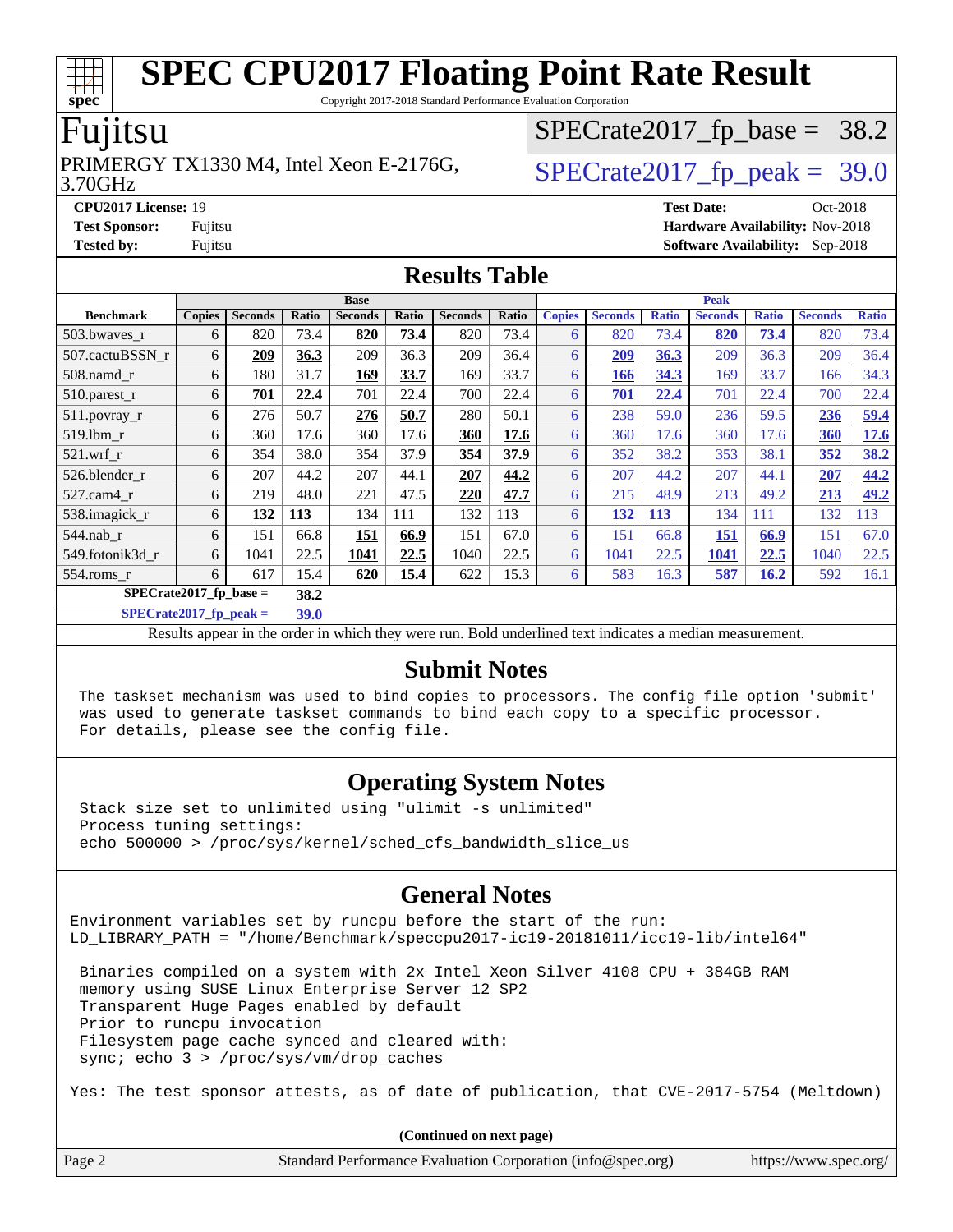Copyright 2017-2018 Standard Performance Evaluation Corporation

#### Fujitsu

**[spec](http://www.spec.org/)**

3.70GHz PRIMERGY TX1330 M4, Intel Xeon E-2176G,  $\vert$  [SPECrate2017\\_fp\\_peak =](http://www.spec.org/auto/cpu2017/Docs/result-fields.html#SPECrate2017fppeak) 39.0

 $SPECTate2017_fp\_base = 38.2$ 

**[CPU2017 License:](http://www.spec.org/auto/cpu2017/Docs/result-fields.html#CPU2017License)** 19 **[Test Date:](http://www.spec.org/auto/cpu2017/Docs/result-fields.html#TestDate)** Oct-2018

**[Test Sponsor:](http://www.spec.org/auto/cpu2017/Docs/result-fields.html#TestSponsor)** Fujitsu **Fundal** Fujitsu **[Hardware Availability:](http://www.spec.org/auto/cpu2017/Docs/result-fields.html#HardwareAvailability)** Nov-2018 **[Tested by:](http://www.spec.org/auto/cpu2017/Docs/result-fields.html#Testedby)** Fujitsu **[Software Availability:](http://www.spec.org/auto/cpu2017/Docs/result-fields.html#SoftwareAvailability)** Sep-2018

#### **[General Notes \(Continued\)](http://www.spec.org/auto/cpu2017/Docs/result-fields.html#GeneralNotes)**

is mitigated in the system as tested and documented. Yes: The test sponsor attests, as of date of publication, that CVE-2017-5753 (Spectre variant 1) is mitigated in the system as tested and documented. Yes: The test sponsor attests, as of date of publication, that CVE-2017-5715 (Spectre variant 2) is mitigated in the system as tested and documented.

#### **[Platform Notes](http://www.spec.org/auto/cpu2017/Docs/result-fields.html#PlatformNotes)**

Page 3 Standard Performance Evaluation Corporation [\(info@spec.org\)](mailto:info@spec.org) <https://www.spec.org/> BIOS configuration: Hyper-Threading = Disabled Software Guard Extensions (SGX) = Disabled Fan Control = Full Race To Halt (RTH) = Disabled Energy Efficient Turbo = Disabled Package C-State Un-demotion = Enabled DMI Link ASPM Control = Disabled Native PCIE Enable = Disabled Sysinfo program /home/Benchmark/speccpu2017-ic19-20181011/bin/sysinfo Rev: r5797 of 2017-06-14 96c45e4568ad54c135fd618bcc091c0f running on TX1330M4 Tue Oct 16 20:19:40 2018 SUT (System Under Test) info as seen by some common utilities. For more information on this section, see <https://www.spec.org/cpu2017/Docs/config.html#sysinfo> From /proc/cpuinfo model name : Intel(R) Xeon(R) E-2176G CPU @ 3.70GHz 1 "physical id"s (chips) 6 "processors" cores, siblings (Caution: counting these is hw and system dependent. The following excerpts from /proc/cpuinfo might not be reliable. Use with caution.) cpu cores : 6 siblings : 6 physical 0: cores 0 1 2 3 4 5 From lscpu: Architecture: x86\_64 CPU op-mode(s): 32-bit, 64-bit Byte Order: Little Endian  $CPU(s):$  6 On-line CPU(s) list: 0-5 Thread(s) per core: 1 Core(s) per socket: 6 Socket(s): 1 NUMA node(s): 1 Vendor ID: GenuineIntel **(Continued on next page)**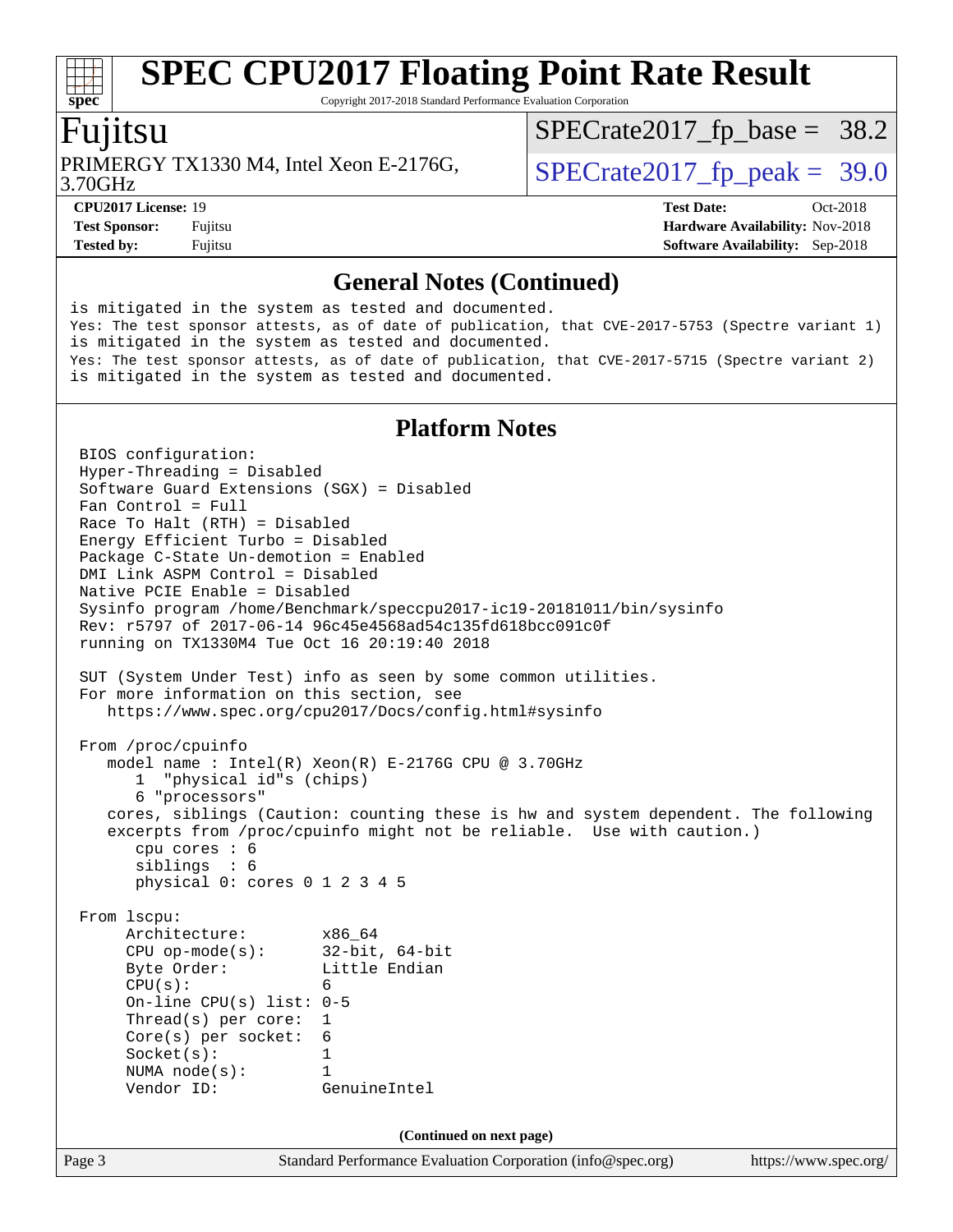Copyright 2017-2018 Standard Performance Evaluation Corporation

### Fujitsu

**[spec](http://www.spec.org/)**

3.70GHz PRIMERGY TX1330 M4, Intel Xeon E-2176G,  $\big|$  [SPECrate2017\\_fp\\_peak =](http://www.spec.org/auto/cpu2017/Docs/result-fields.html#SPECrate2017fppeak) 39.0

 $SPECrate2017_fp\_base = 38.2$ 

**[CPU2017 License:](http://www.spec.org/auto/cpu2017/Docs/result-fields.html#CPU2017License)** 19 **[Test Date:](http://www.spec.org/auto/cpu2017/Docs/result-fields.html#TestDate)** Oct-2018

**[Test Sponsor:](http://www.spec.org/auto/cpu2017/Docs/result-fields.html#TestSponsor)** Fujitsu **[Hardware Availability:](http://www.spec.org/auto/cpu2017/Docs/result-fields.html#HardwareAvailability)** Nov-2018 **[Tested by:](http://www.spec.org/auto/cpu2017/Docs/result-fields.html#Testedby)** Fujitsu **[Software Availability:](http://www.spec.org/auto/cpu2017/Docs/result-fields.html#SoftwareAvailability)** Sep-2018

#### **[Platform Notes \(Continued\)](http://www.spec.org/auto/cpu2017/Docs/result-fields.html#PlatformNotes)**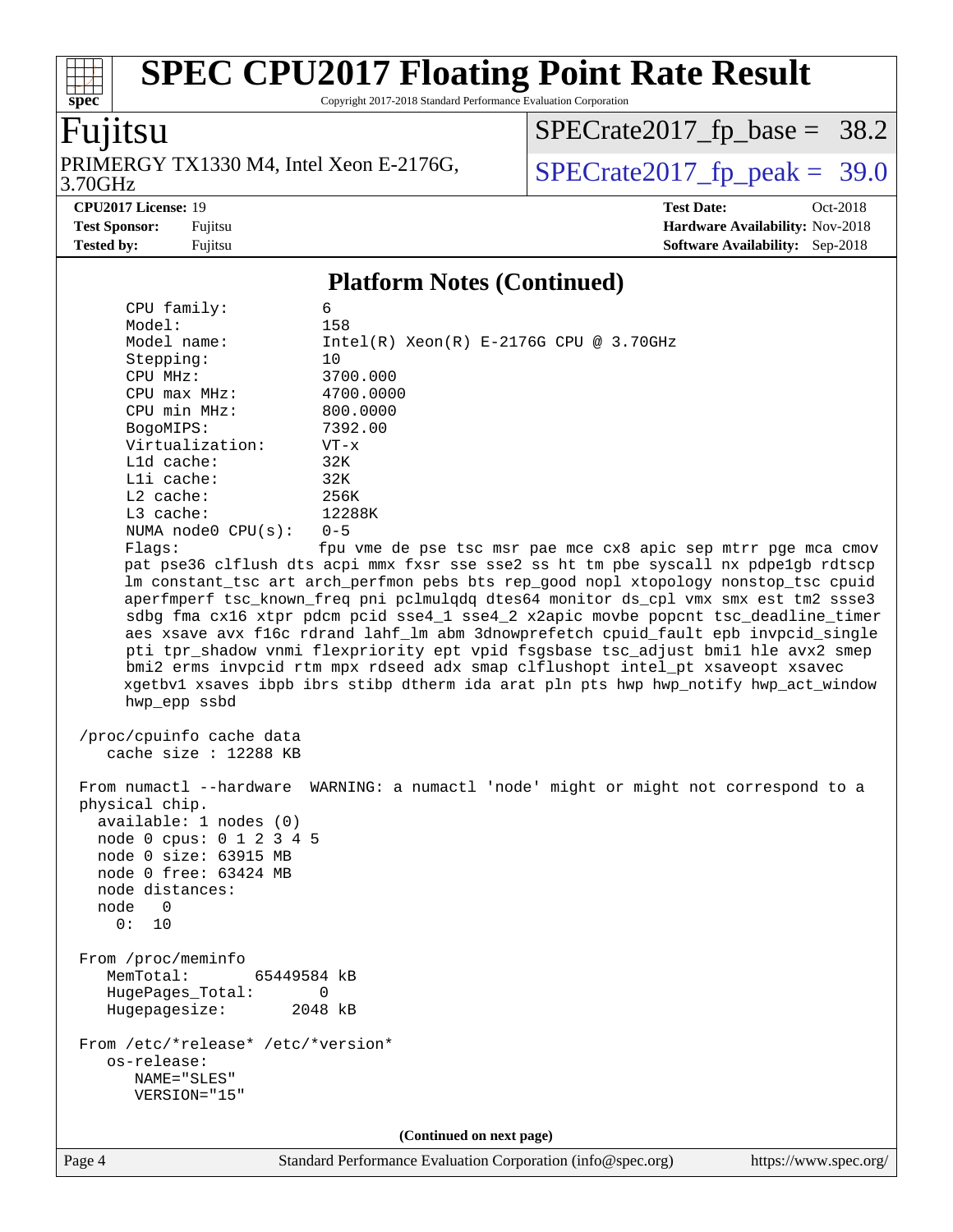Copyright 2017-2018 Standard Performance Evaluation Corporation

#### Fujitsu

3.70GHz PRIMERGY TX1330 M4, Intel Xeon E-2176G,  $\vert$  [SPECrate2017\\_fp\\_peak =](http://www.spec.org/auto/cpu2017/Docs/result-fields.html#SPECrate2017fppeak) 39.0

 $SPECTate2017_fp\_base = 38.2$ 

**[CPU2017 License:](http://www.spec.org/auto/cpu2017/Docs/result-fields.html#CPU2017License)** 19 **[Test Date:](http://www.spec.org/auto/cpu2017/Docs/result-fields.html#TestDate)** Oct-2018 **[Test Sponsor:](http://www.spec.org/auto/cpu2017/Docs/result-fields.html#TestSponsor)** Fujitsu **[Hardware Availability:](http://www.spec.org/auto/cpu2017/Docs/result-fields.html#HardwareAvailability)** Nov-2018 **[Tested by:](http://www.spec.org/auto/cpu2017/Docs/result-fields.html#Testedby)** Fujitsu **[Software Availability:](http://www.spec.org/auto/cpu2017/Docs/result-fields.html#SoftwareAvailability)** Sep-2018

#### **[Platform Notes \(Continued\)](http://www.spec.org/auto/cpu2017/Docs/result-fields.html#PlatformNotes)**

 VERSION\_ID="15" PRETTY\_NAME="SUSE Linux Enterprise Server 15" ID="sles" ID\_LIKE="suse" ANSI\_COLOR="0;32" CPE\_NAME="cpe:/o:suse:sles:15"

uname -a:

 Linux TX1330M4 4.12.14-23-default #1 SMP Tue May 29 21:04:44 UTC 2018 (cd0437b) x86\_64 x86\_64 x86\_64 GNU/Linux

run-level 3 Oct 16 20:16

 SPEC is set to: /home/Benchmark/speccpu2017-ic19-20181011 Filesystem Type Size Used Avail Use% Mounted on /dev/sda3 xfs 828G 102G 726G 13% /home

 Additional information from dmidecode follows. WARNING: Use caution when you interpret this section. The 'dmidecode' program reads system data which is "intended to allow hardware to be accurately determined", but the intent may not be met, as there are frequent changes to hardware, firmware, and the "DMTF SMBIOS" standard. BIOS FUJITSU // American Megatrends Inc. V5.0.0.13 R1.0.0 for D3673-A1x 09/14/2018 Memory: 4x Samsung M391A2K43BB1-CTD 16 GB 2 rank 2667

(End of data from sysinfo program)

#### **[Compiler Version Notes](http://www.spec.org/auto/cpu2017/Docs/result-fields.html#CompilerVersionNotes)**

| CC                                     | $519.1$ bm_r(base) 538.imagick_r(base) 544.nab_r(base)                         |                       |
|----------------------------------------|--------------------------------------------------------------------------------|-----------------------|
| $\text{icc}$ (ICC) 19.0.0.117 20180804 | Copyright (C) 1985-2018 Intel Corporation. All rights reserved.                |                       |
| CC.                                    | 519.1bm $r(\text{peak})$ 538.imagick $r(\text{peak})$ 544.nab $r(\text{peak})$ |                       |
| icc (ICC) 19.0.0.117 20180804          | Copyright (C) 1985-2018 Intel Corporation. All rights reserved.                |                       |
|                                        | CXXC 508. namd $r(base)$ 510. parest $r(base)$                                 |                       |
|                                        | (Continued on next page)                                                       |                       |
| Page 5                                 | Standard Performance Evaluation Corporation (info@spec.org)                    | https://www.spec.org/ |

**[spec](http://www.spec.org/)**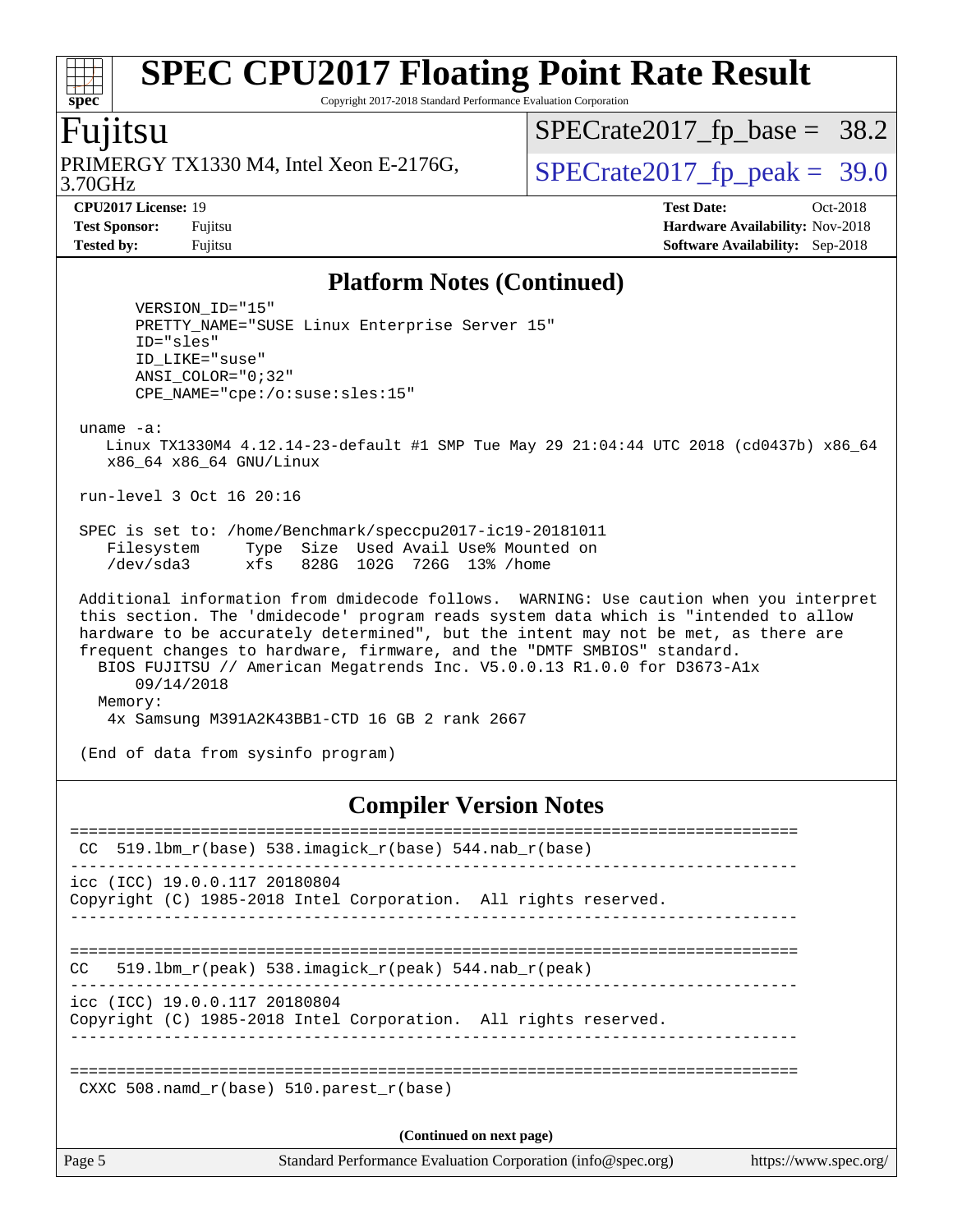Copyright 2017-2018 Standard Performance Evaluation Corporation

## Fujitsu

**[spec](http://www.spec.org/)**

 $+\prime$ 

3.70GHz PRIMERGY TX1330 M4, Intel Xeon E-2176G,  $\big|$  [SPECrate2017\\_fp\\_peak =](http://www.spec.org/auto/cpu2017/Docs/result-fields.html#SPECrate2017fppeak) 39.0

 $SPECrate2017_fp\_base = 38.2$ 

**[Tested by:](http://www.spec.org/auto/cpu2017/Docs/result-fields.html#Testedby)** Fujitsu **[Software Availability:](http://www.spec.org/auto/cpu2017/Docs/result-fields.html#SoftwareAvailability)** Sep-2018

**[CPU2017 License:](http://www.spec.org/auto/cpu2017/Docs/result-fields.html#CPU2017License)** 19 **[Test Date:](http://www.spec.org/auto/cpu2017/Docs/result-fields.html#TestDate)** Oct-2018 **[Test Sponsor:](http://www.spec.org/auto/cpu2017/Docs/result-fields.html#TestSponsor)** Fujitsu **[Hardware Availability:](http://www.spec.org/auto/cpu2017/Docs/result-fields.html#HardwareAvailability)** Nov-2018

### **[Compiler Version Notes \(Continued\)](http://www.spec.org/auto/cpu2017/Docs/result-fields.html#CompilerVersionNotes)**

| Page 6                                                                                                                             | Standard Performance Evaluation Corporation (info@spec.org) | https://www.spec.org/ |
|------------------------------------------------------------------------------------------------------------------------------------|-------------------------------------------------------------|-----------------------|
|                                                                                                                                    | (Continued on next page)                                    |                       |
| icpc (ICC) 19.0.0.117 20180804<br>Copyright (C) 1985-2018 Intel Corporation. All rights reserved.<br>icc (ICC) 19.0.0.117 20180804 |                                                             |                       |
| 507.cactuBSSN_r(peak)<br>FC.                                                                                                       |                                                             |                       |
| Copyright (C) 1985-2018 Intel Corporation. All rights reserved.                                                                    |                                                             |                       |
| Copyright (C) 1985-2018 Intel Corporation.<br>ifort (IFORT) 19.0.0.117 20180804                                                    | All rights reserved.                                        |                       |
| icpc (ICC) 19.0.0.117 20180804<br>Copyright (C) 1985-2018 Intel Corporation. All rights reserved.<br>icc (ICC) 19.0.0.117 20180804 |                                                             |                       |
| FC 507.cactuBSSN_r(base)                                                                                                           |                                                             |                       |
| Copyright (C) 1985-2018 Intel Corporation. All rights reserved.                                                                    |                                                             |                       |
| icpc (ICC) 19.0.0.117 20180804<br>Copyright (C) 1985-2018 Intel Corporation. All rights reserved.<br>icc (ICC) 19.0.0.117 20180804 |                                                             |                       |
| 511.povray_r(peak) 526.blender_r(peak)<br>CC.                                                                                      |                                                             |                       |
|                                                                                                                                    |                                                             |                       |
| icc (ICC) 19.0.0.117 20180804<br>Copyright (C) 1985-2018 Intel Corporation. All rights reserved.                                   |                                                             |                       |
| icpc (ICC) 19.0.0.117 20180804<br>Copyright (C) 1985-2018 Intel Corporation. All rights reserved.                                  |                                                             |                       |
| CC 511.povray_r(base) 526.blender_r(base)                                                                                          |                                                             |                       |
| icpc (ICC) 19.0.0.117 20180804<br>Copyright (C) 1985-2018 Intel Corporation. All rights reserved.                                  |                                                             |                       |
| CXXC 508.namd_r(peak) 510.parest_r(peak)                                                                                           |                                                             |                       |
| Copyright (C) 1985-2018 Intel Corporation. All rights reserved.<br>-----------                                                     |                                                             |                       |
| icpc (ICC) 19.0.0.117 20180804                                                                                                     |                                                             |                       |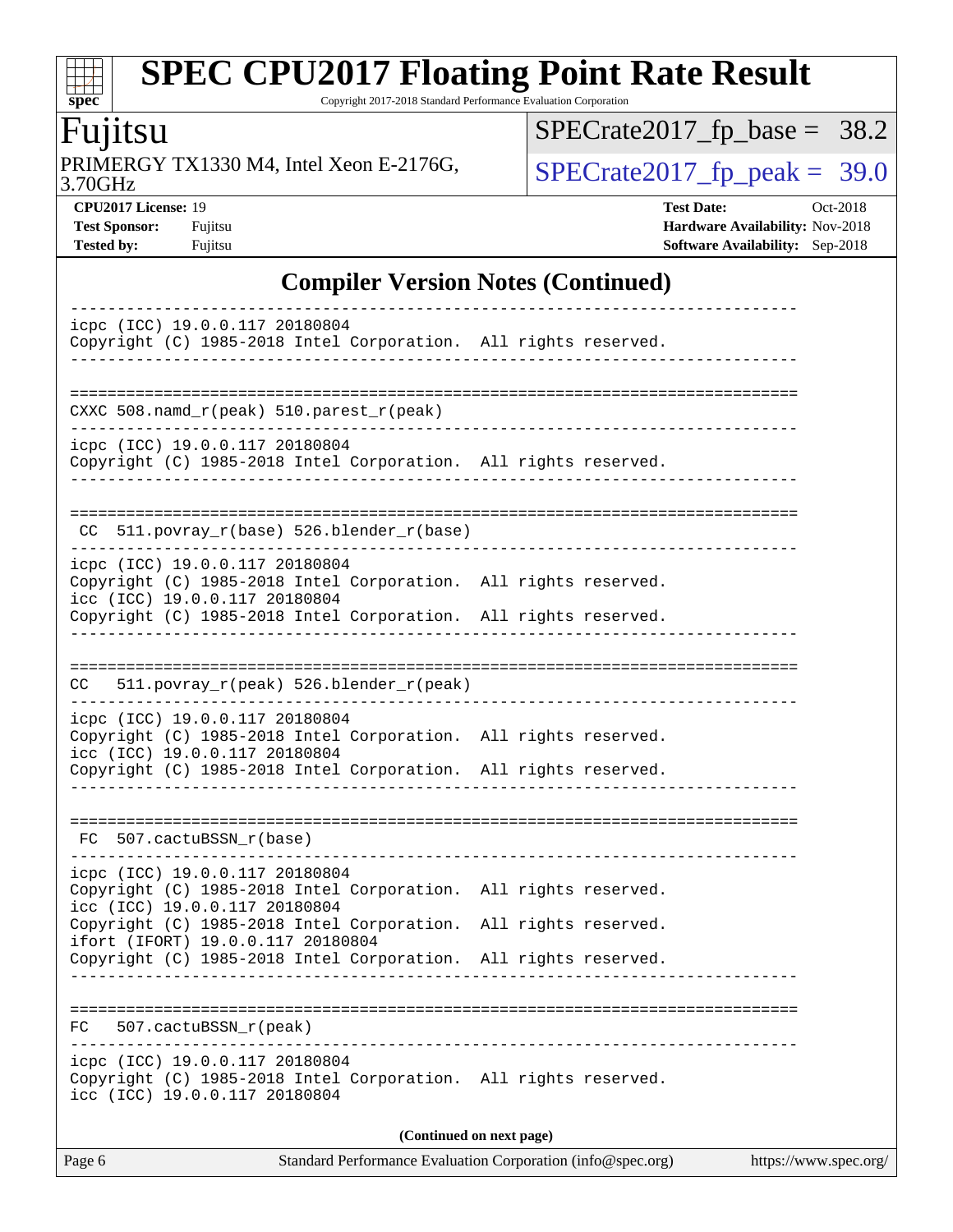Copyright 2017-2018 Standard Performance Evaluation Corporation

### Fujitsu

**[spec](http://www.spec.org/)**

 $\pm$ 

3.70GHz PRIMERGY TX1330 M4, Intel Xeon E-2176G,  $\big|$  [SPECrate2017\\_fp\\_peak =](http://www.spec.org/auto/cpu2017/Docs/result-fields.html#SPECrate2017fppeak) 39.0

 $SPECrate2017_fp\_base = 38.2$ 

**[Test Sponsor:](http://www.spec.org/auto/cpu2017/Docs/result-fields.html#TestSponsor)** Fujitsu **Fundal** Fujitsu **[Hardware Availability:](http://www.spec.org/auto/cpu2017/Docs/result-fields.html#HardwareAvailability)** Nov-2018 **[Tested by:](http://www.spec.org/auto/cpu2017/Docs/result-fields.html#Testedby)** Fujitsu **[Software Availability:](http://www.spec.org/auto/cpu2017/Docs/result-fields.html#SoftwareAvailability)** Sep-2018

**[CPU2017 License:](http://www.spec.org/auto/cpu2017/Docs/result-fields.html#CPU2017License)** 19 **[Test Date:](http://www.spec.org/auto/cpu2017/Docs/result-fields.html#TestDate)** Oct-2018

#### **[Compiler Version Notes \(Continued\)](http://www.spec.org/auto/cpu2017/Docs/result-fields.html#CompilerVersionNotes)**

| Copyright (C) 1985-2018 Intel Corporation. All rights reserved.<br>ifort (IFORT) 19.0.0.117 20180804<br>Copyright (C) 1985-2018 Intel Corporation. All rights reserved. |  |
|-------------------------------------------------------------------------------------------------------------------------------------------------------------------------|--|
| $FC$ 503.bwaves_r(base) 549.fotonik3d_r(base) 554.roms_r(base)                                                                                                          |  |
| ifort (IFORT) 19.0.0.117 20180804<br>Copyright (C) 1985-2018 Intel Corporation. All rights reserved.                                                                    |  |
| 503.bwaves_r(peak) 549.fotonik3d_r(peak) 554.roms_r(peak)<br>FC                                                                                                         |  |
| ifort (IFORT) 19.0.0.117 20180804<br>Copyright (C) 1985-2018 Intel Corporation. All rights reserved.                                                                    |  |
| $CC$ 521.wrf_r(base) 527.cam4_r(base)                                                                                                                                   |  |
| ifort (IFORT) 19.0.0.117 20180804<br>Copyright (C) 1985-2018 Intel Corporation. All rights reserved.<br>icc (ICC) 19.0.0.117 20180804                                   |  |
| Copyright (C) 1985-2018 Intel Corporation. All rights reserved.                                                                                                         |  |
| $521.wrf_r(peak) 527.cam4_r(peak)$<br>CC                                                                                                                                |  |
| ifort (IFORT) 19.0.0.117 20180804<br>Copyright (C) 1985-2018 Intel Corporation. All rights reserved.<br>icc (ICC) 19.0.0.117 20180804                                   |  |
| Copyright (C) 1985-2018 Intel Corporation. All rights reserved.                                                                                                         |  |

### **[Base Compiler Invocation](http://www.spec.org/auto/cpu2017/Docs/result-fields.html#BaseCompilerInvocation)**

[C benchmarks](http://www.spec.org/auto/cpu2017/Docs/result-fields.html#Cbenchmarks): [icc -m64 -std=c11](http://www.spec.org/cpu2017/results/res2018q4/cpu2017-20181030-09461.flags.html#user_CCbase_intel_icc_64bit_c11_33ee0cdaae7deeeab2a9725423ba97205ce30f63b9926c2519791662299b76a0318f32ddfffdc46587804de3178b4f9328c46fa7c2b0cd779d7a61945c91cd35)

[C++ benchmarks:](http://www.spec.org/auto/cpu2017/Docs/result-fields.html#CXXbenchmarks) [icpc -m64](http://www.spec.org/cpu2017/results/res2018q4/cpu2017-20181030-09461.flags.html#user_CXXbase_intel_icpc_64bit_4ecb2543ae3f1412ef961e0650ca070fec7b7afdcd6ed48761b84423119d1bf6bdf5cad15b44d48e7256388bc77273b966e5eb805aefd121eb22e9299b2ec9d9)

**(Continued on next page)**

Page 7 Standard Performance Evaluation Corporation [\(info@spec.org\)](mailto:info@spec.org) <https://www.spec.org/>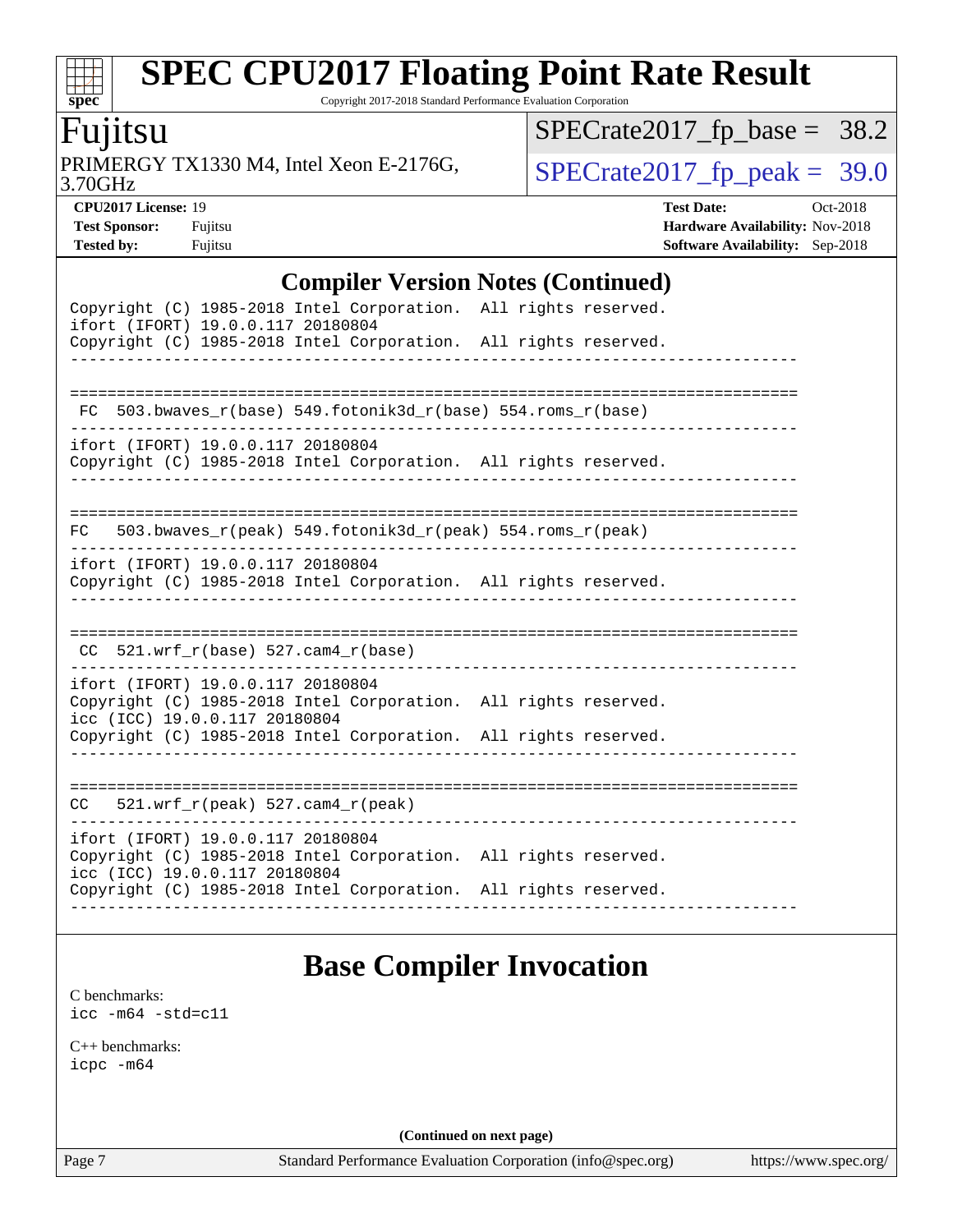# **[spec](http://www.spec.org/)**

# **[SPEC CPU2017 Floating Point Rate Result](http://www.spec.org/auto/cpu2017/Docs/result-fields.html#SPECCPU2017FloatingPointRateResult)**

Copyright 2017-2018 Standard Performance Evaluation Corporation

#### Fujitsu

3.70GHz PRIMERGY TX1330 M4, Intel Xeon E-2176G,  $\vert$  [SPECrate2017\\_fp\\_peak =](http://www.spec.org/auto/cpu2017/Docs/result-fields.html#SPECrate2017fppeak) 39.0

 $SPECrate2017_fp\_base = 38.2$ 

**[Tested by:](http://www.spec.org/auto/cpu2017/Docs/result-fields.html#Testedby)** Fujitsu **[Software Availability:](http://www.spec.org/auto/cpu2017/Docs/result-fields.html#SoftwareAvailability)** Sep-2018

**[CPU2017 License:](http://www.spec.org/auto/cpu2017/Docs/result-fields.html#CPU2017License)** 19 **[Test Date:](http://www.spec.org/auto/cpu2017/Docs/result-fields.html#TestDate)** Oct-2018 **[Test Sponsor:](http://www.spec.org/auto/cpu2017/Docs/result-fields.html#TestSponsor)** Fujitsu **Fundal** Fujitsu **[Hardware Availability:](http://www.spec.org/auto/cpu2017/Docs/result-fields.html#HardwareAvailability)** Nov-2018

### **[Base Compiler Invocation \(Continued\)](http://www.spec.org/auto/cpu2017/Docs/result-fields.html#BaseCompilerInvocation)**

[Fortran benchmarks](http://www.spec.org/auto/cpu2017/Docs/result-fields.html#Fortranbenchmarks): [ifort -m64](http://www.spec.org/cpu2017/results/res2018q4/cpu2017-20181030-09461.flags.html#user_FCbase_intel_ifort_64bit_24f2bb282fbaeffd6157abe4f878425411749daecae9a33200eee2bee2fe76f3b89351d69a8130dd5949958ce389cf37ff59a95e7a40d588e8d3a57e0c3fd751)

[Benchmarks using both Fortran and C](http://www.spec.org/auto/cpu2017/Docs/result-fields.html#BenchmarksusingbothFortranandC): [ifort -m64](http://www.spec.org/cpu2017/results/res2018q4/cpu2017-20181030-09461.flags.html#user_CC_FCbase_intel_ifort_64bit_24f2bb282fbaeffd6157abe4f878425411749daecae9a33200eee2bee2fe76f3b89351d69a8130dd5949958ce389cf37ff59a95e7a40d588e8d3a57e0c3fd751) [icc -m64 -std=c11](http://www.spec.org/cpu2017/results/res2018q4/cpu2017-20181030-09461.flags.html#user_CC_FCbase_intel_icc_64bit_c11_33ee0cdaae7deeeab2a9725423ba97205ce30f63b9926c2519791662299b76a0318f32ddfffdc46587804de3178b4f9328c46fa7c2b0cd779d7a61945c91cd35)

[Benchmarks using both C and C++](http://www.spec.org/auto/cpu2017/Docs/result-fields.html#BenchmarksusingbothCandCXX): [icpc -m64](http://www.spec.org/cpu2017/results/res2018q4/cpu2017-20181030-09461.flags.html#user_CC_CXXbase_intel_icpc_64bit_4ecb2543ae3f1412ef961e0650ca070fec7b7afdcd6ed48761b84423119d1bf6bdf5cad15b44d48e7256388bc77273b966e5eb805aefd121eb22e9299b2ec9d9) [icc -m64 -std=c11](http://www.spec.org/cpu2017/results/res2018q4/cpu2017-20181030-09461.flags.html#user_CC_CXXbase_intel_icc_64bit_c11_33ee0cdaae7deeeab2a9725423ba97205ce30f63b9926c2519791662299b76a0318f32ddfffdc46587804de3178b4f9328c46fa7c2b0cd779d7a61945c91cd35)

[Benchmarks using Fortran, C, and C++:](http://www.spec.org/auto/cpu2017/Docs/result-fields.html#BenchmarksusingFortranCandCXX) [icpc -m64](http://www.spec.org/cpu2017/results/res2018q4/cpu2017-20181030-09461.flags.html#user_CC_CXX_FCbase_intel_icpc_64bit_4ecb2543ae3f1412ef961e0650ca070fec7b7afdcd6ed48761b84423119d1bf6bdf5cad15b44d48e7256388bc77273b966e5eb805aefd121eb22e9299b2ec9d9) [icc -m64 -std=c11](http://www.spec.org/cpu2017/results/res2018q4/cpu2017-20181030-09461.flags.html#user_CC_CXX_FCbase_intel_icc_64bit_c11_33ee0cdaae7deeeab2a9725423ba97205ce30f63b9926c2519791662299b76a0318f32ddfffdc46587804de3178b4f9328c46fa7c2b0cd779d7a61945c91cd35) [ifort -m64](http://www.spec.org/cpu2017/results/res2018q4/cpu2017-20181030-09461.flags.html#user_CC_CXX_FCbase_intel_ifort_64bit_24f2bb282fbaeffd6157abe4f878425411749daecae9a33200eee2bee2fe76f3b89351d69a8130dd5949958ce389cf37ff59a95e7a40d588e8d3a57e0c3fd751)

### **[Base Portability Flags](http://www.spec.org/auto/cpu2017/Docs/result-fields.html#BasePortabilityFlags)**

 503.bwaves\_r: [-DSPEC\\_LP64](http://www.spec.org/cpu2017/results/res2018q4/cpu2017-20181030-09461.flags.html#suite_basePORTABILITY503_bwaves_r_DSPEC_LP64) 507.cactuBSSN\_r: [-DSPEC\\_LP64](http://www.spec.org/cpu2017/results/res2018q4/cpu2017-20181030-09461.flags.html#suite_basePORTABILITY507_cactuBSSN_r_DSPEC_LP64) 508.namd\_r: [-DSPEC\\_LP64](http://www.spec.org/cpu2017/results/res2018q4/cpu2017-20181030-09461.flags.html#suite_basePORTABILITY508_namd_r_DSPEC_LP64) 510.parest\_r: [-DSPEC\\_LP64](http://www.spec.org/cpu2017/results/res2018q4/cpu2017-20181030-09461.flags.html#suite_basePORTABILITY510_parest_r_DSPEC_LP64) 511.povray\_r: [-DSPEC\\_LP64](http://www.spec.org/cpu2017/results/res2018q4/cpu2017-20181030-09461.flags.html#suite_basePORTABILITY511_povray_r_DSPEC_LP64) 519.lbm\_r: [-DSPEC\\_LP64](http://www.spec.org/cpu2017/results/res2018q4/cpu2017-20181030-09461.flags.html#suite_basePORTABILITY519_lbm_r_DSPEC_LP64) 521.wrf\_r: [-DSPEC\\_LP64](http://www.spec.org/cpu2017/results/res2018q4/cpu2017-20181030-09461.flags.html#suite_basePORTABILITY521_wrf_r_DSPEC_LP64) [-DSPEC\\_CASE\\_FLAG](http://www.spec.org/cpu2017/results/res2018q4/cpu2017-20181030-09461.flags.html#b521.wrf_r_baseCPORTABILITY_DSPEC_CASE_FLAG) [-convert big\\_endian](http://www.spec.org/cpu2017/results/res2018q4/cpu2017-20181030-09461.flags.html#user_baseFPORTABILITY521_wrf_r_convert_big_endian_c3194028bc08c63ac5d04de18c48ce6d347e4e562e8892b8bdbdc0214820426deb8554edfa529a3fb25a586e65a3d812c835984020483e7e73212c4d31a38223) 526.blender\_r: [-DSPEC\\_LP64](http://www.spec.org/cpu2017/results/res2018q4/cpu2017-20181030-09461.flags.html#suite_basePORTABILITY526_blender_r_DSPEC_LP64) [-DSPEC\\_LINUX](http://www.spec.org/cpu2017/results/res2018q4/cpu2017-20181030-09461.flags.html#b526.blender_r_baseCPORTABILITY_DSPEC_LINUX) [-funsigned-char](http://www.spec.org/cpu2017/results/res2018q4/cpu2017-20181030-09461.flags.html#user_baseCPORTABILITY526_blender_r_force_uchar_40c60f00ab013830e2dd6774aeded3ff59883ba5a1fc5fc14077f794d777847726e2a5858cbc7672e36e1b067e7e5c1d9a74f7176df07886a243d7cc18edfe67) 527.cam4\_r: [-DSPEC\\_LP64](http://www.spec.org/cpu2017/results/res2018q4/cpu2017-20181030-09461.flags.html#suite_basePORTABILITY527_cam4_r_DSPEC_LP64) [-DSPEC\\_CASE\\_FLAG](http://www.spec.org/cpu2017/results/res2018q4/cpu2017-20181030-09461.flags.html#b527.cam4_r_baseCPORTABILITY_DSPEC_CASE_FLAG) 538.imagick\_r: [-DSPEC\\_LP64](http://www.spec.org/cpu2017/results/res2018q4/cpu2017-20181030-09461.flags.html#suite_basePORTABILITY538_imagick_r_DSPEC_LP64) 544.nab\_r: [-DSPEC\\_LP64](http://www.spec.org/cpu2017/results/res2018q4/cpu2017-20181030-09461.flags.html#suite_basePORTABILITY544_nab_r_DSPEC_LP64) 549.fotonik3d\_r: [-DSPEC\\_LP64](http://www.spec.org/cpu2017/results/res2018q4/cpu2017-20181030-09461.flags.html#suite_basePORTABILITY549_fotonik3d_r_DSPEC_LP64) 554.roms\_r: [-DSPEC\\_LP64](http://www.spec.org/cpu2017/results/res2018q4/cpu2017-20181030-09461.flags.html#suite_basePORTABILITY554_roms_r_DSPEC_LP64)

### **[Base Optimization Flags](http://www.spec.org/auto/cpu2017/Docs/result-fields.html#BaseOptimizationFlags)**

[C benchmarks](http://www.spec.org/auto/cpu2017/Docs/result-fields.html#Cbenchmarks): [-xCORE-AVX2](http://www.spec.org/cpu2017/results/res2018q4/cpu2017-20181030-09461.flags.html#user_CCbase_f-xCORE-AVX2) [-ipo](http://www.spec.org/cpu2017/results/res2018q4/cpu2017-20181030-09461.flags.html#user_CCbase_f-ipo) [-O3](http://www.spec.org/cpu2017/results/res2018q4/cpu2017-20181030-09461.flags.html#user_CCbase_f-O3) [-no-prec-div](http://www.spec.org/cpu2017/results/res2018q4/cpu2017-20181030-09461.flags.html#user_CCbase_f-no-prec-div) [-qopt-prefetch](http://www.spec.org/cpu2017/results/res2018q4/cpu2017-20181030-09461.flags.html#user_CCbase_f-qopt-prefetch) [-ffinite-math-only](http://www.spec.org/cpu2017/results/res2018q4/cpu2017-20181030-09461.flags.html#user_CCbase_f_finite_math_only_cb91587bd2077682c4b38af759c288ed7c732db004271a9512da14a4f8007909a5f1427ecbf1a0fb78ff2a814402c6114ac565ca162485bbcae155b5e4258871) [-qopt-mem-layout-trans=3](http://www.spec.org/cpu2017/results/res2018q4/cpu2017-20181030-09461.flags.html#user_CCbase_f-qopt-mem-layout-trans_de80db37974c74b1f0e20d883f0b675c88c3b01e9d123adea9b28688d64333345fb62bc4a798493513fdb68f60282f9a726aa07f478b2f7113531aecce732043) [C++ benchmarks:](http://www.spec.org/auto/cpu2017/Docs/result-fields.html#CXXbenchmarks) [-xCORE-AVX2](http://www.spec.org/cpu2017/results/res2018q4/cpu2017-20181030-09461.flags.html#user_CXXbase_f-xCORE-AVX2) [-ipo](http://www.spec.org/cpu2017/results/res2018q4/cpu2017-20181030-09461.flags.html#user_CXXbase_f-ipo) [-O3](http://www.spec.org/cpu2017/results/res2018q4/cpu2017-20181030-09461.flags.html#user_CXXbase_f-O3) [-no-prec-div](http://www.spec.org/cpu2017/results/res2018q4/cpu2017-20181030-09461.flags.html#user_CXXbase_f-no-prec-div) [-qopt-prefetch](http://www.spec.org/cpu2017/results/res2018q4/cpu2017-20181030-09461.flags.html#user_CXXbase_f-qopt-prefetch) [-ffinite-math-only](http://www.spec.org/cpu2017/results/res2018q4/cpu2017-20181030-09461.flags.html#user_CXXbase_f_finite_math_only_cb91587bd2077682c4b38af759c288ed7c732db004271a9512da14a4f8007909a5f1427ecbf1a0fb78ff2a814402c6114ac565ca162485bbcae155b5e4258871) [-qopt-mem-layout-trans=3](http://www.spec.org/cpu2017/results/res2018q4/cpu2017-20181030-09461.flags.html#user_CXXbase_f-qopt-mem-layout-trans_de80db37974c74b1f0e20d883f0b675c88c3b01e9d123adea9b28688d64333345fb62bc4a798493513fdb68f60282f9a726aa07f478b2f7113531aecce732043) [Fortran benchmarks](http://www.spec.org/auto/cpu2017/Docs/result-fields.html#Fortranbenchmarks): [-xCORE-AVX2](http://www.spec.org/cpu2017/results/res2018q4/cpu2017-20181030-09461.flags.html#user_FCbase_f-xCORE-AVX2) [-ipo](http://www.spec.org/cpu2017/results/res2018q4/cpu2017-20181030-09461.flags.html#user_FCbase_f-ipo) [-O3](http://www.spec.org/cpu2017/results/res2018q4/cpu2017-20181030-09461.flags.html#user_FCbase_f-O3) [-no-prec-div](http://www.spec.org/cpu2017/results/res2018q4/cpu2017-20181030-09461.flags.html#user_FCbase_f-no-prec-div) [-qopt-prefetch](http://www.spec.org/cpu2017/results/res2018q4/cpu2017-20181030-09461.flags.html#user_FCbase_f-qopt-prefetch) [-ffinite-math-only](http://www.spec.org/cpu2017/results/res2018q4/cpu2017-20181030-09461.flags.html#user_FCbase_f_finite_math_only_cb91587bd2077682c4b38af759c288ed7c732db004271a9512da14a4f8007909a5f1427ecbf1a0fb78ff2a814402c6114ac565ca162485bbcae155b5e4258871) [-qopt-mem-layout-trans=3](http://www.spec.org/cpu2017/results/res2018q4/cpu2017-20181030-09461.flags.html#user_FCbase_f-qopt-mem-layout-trans_de80db37974c74b1f0e20d883f0b675c88c3b01e9d123adea9b28688d64333345fb62bc4a798493513fdb68f60282f9a726aa07f478b2f7113531aecce732043) [-auto](http://www.spec.org/cpu2017/results/res2018q4/cpu2017-20181030-09461.flags.html#user_FCbase_f-auto) [-nostandard-realloc-lhs](http://www.spec.org/cpu2017/results/res2018q4/cpu2017-20181030-09461.flags.html#user_FCbase_f_2003_std_realloc_82b4557e90729c0f113870c07e44d33d6f5a304b4f63d4c15d2d0f1fab99f5daaed73bdb9275d9ae411527f28b936061aa8b9c8f2d63842963b95c9dd6426b8a)

**(Continued on next page)**

Page 8 Standard Performance Evaluation Corporation [\(info@spec.org\)](mailto:info@spec.org) <https://www.spec.org/>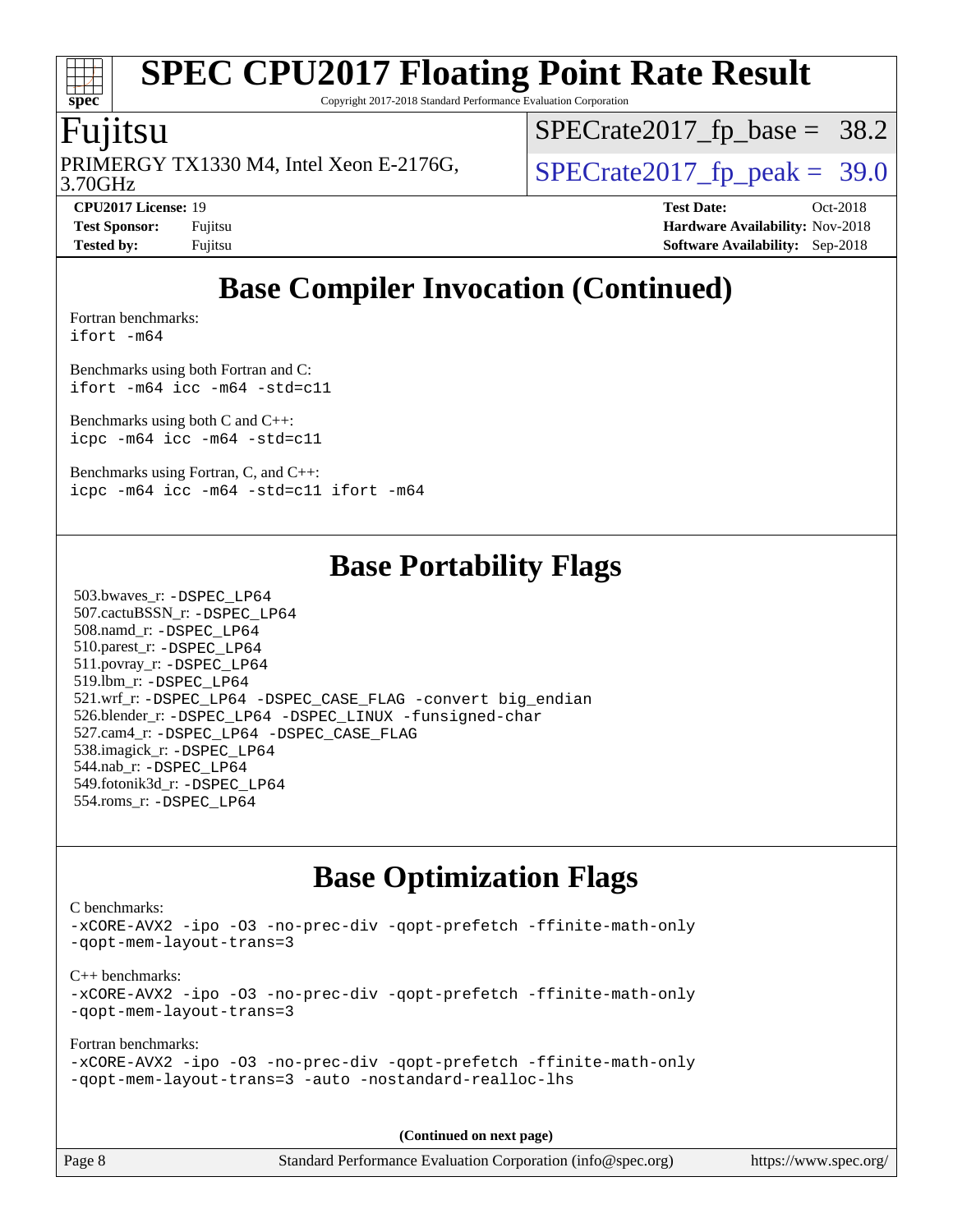# **[spec](http://www.spec.org/)**

# **[SPEC CPU2017 Floating Point Rate Result](http://www.spec.org/auto/cpu2017/Docs/result-fields.html#SPECCPU2017FloatingPointRateResult)**

Copyright 2017-2018 Standard Performance Evaluation Corporation

#### Fujitsu

 $SPECrate2017_fp\_base = 38.2$ 

3.70GHz

PRIMERGY TX1330 M4, Intel Xeon E-2176G,  $\vert$  [SPECrate2017\\_fp\\_peak =](http://www.spec.org/auto/cpu2017/Docs/result-fields.html#SPECrate2017fppeak) 39.0

**[CPU2017 License:](http://www.spec.org/auto/cpu2017/Docs/result-fields.html#CPU2017License)** 19 **[Test Date:](http://www.spec.org/auto/cpu2017/Docs/result-fields.html#TestDate)** Oct-2018 **[Test Sponsor:](http://www.spec.org/auto/cpu2017/Docs/result-fields.html#TestSponsor)** Fujitsu **[Hardware Availability:](http://www.spec.org/auto/cpu2017/Docs/result-fields.html#HardwareAvailability)** Nov-2018 **[Tested by:](http://www.spec.org/auto/cpu2017/Docs/result-fields.html#Testedby)** Fujitsu **[Software Availability:](http://www.spec.org/auto/cpu2017/Docs/result-fields.html#SoftwareAvailability)** Sep-2018

## **[Base Optimization Flags \(Continued\)](http://www.spec.org/auto/cpu2017/Docs/result-fields.html#BaseOptimizationFlags)**

[Benchmarks using both Fortran and C](http://www.spec.org/auto/cpu2017/Docs/result-fields.html#BenchmarksusingbothFortranandC):

[-xCORE-AVX2](http://www.spec.org/cpu2017/results/res2018q4/cpu2017-20181030-09461.flags.html#user_CC_FCbase_f-xCORE-AVX2) [-ipo](http://www.spec.org/cpu2017/results/res2018q4/cpu2017-20181030-09461.flags.html#user_CC_FCbase_f-ipo) [-O3](http://www.spec.org/cpu2017/results/res2018q4/cpu2017-20181030-09461.flags.html#user_CC_FCbase_f-O3) [-no-prec-div](http://www.spec.org/cpu2017/results/res2018q4/cpu2017-20181030-09461.flags.html#user_CC_FCbase_f-no-prec-div) [-qopt-prefetch](http://www.spec.org/cpu2017/results/res2018q4/cpu2017-20181030-09461.flags.html#user_CC_FCbase_f-qopt-prefetch) [-ffinite-math-only](http://www.spec.org/cpu2017/results/res2018q4/cpu2017-20181030-09461.flags.html#user_CC_FCbase_f_finite_math_only_cb91587bd2077682c4b38af759c288ed7c732db004271a9512da14a4f8007909a5f1427ecbf1a0fb78ff2a814402c6114ac565ca162485bbcae155b5e4258871) [-qopt-mem-layout-trans=3](http://www.spec.org/cpu2017/results/res2018q4/cpu2017-20181030-09461.flags.html#user_CC_FCbase_f-qopt-mem-layout-trans_de80db37974c74b1f0e20d883f0b675c88c3b01e9d123adea9b28688d64333345fb62bc4a798493513fdb68f60282f9a726aa07f478b2f7113531aecce732043) [-auto](http://www.spec.org/cpu2017/results/res2018q4/cpu2017-20181030-09461.flags.html#user_CC_FCbase_f-auto) [-nostandard-realloc-lhs](http://www.spec.org/cpu2017/results/res2018q4/cpu2017-20181030-09461.flags.html#user_CC_FCbase_f_2003_std_realloc_82b4557e90729c0f113870c07e44d33d6f5a304b4f63d4c15d2d0f1fab99f5daaed73bdb9275d9ae411527f28b936061aa8b9c8f2d63842963b95c9dd6426b8a)

[Benchmarks using both C and C++](http://www.spec.org/auto/cpu2017/Docs/result-fields.html#BenchmarksusingbothCandCXX):

[-xCORE-AVX2](http://www.spec.org/cpu2017/results/res2018q4/cpu2017-20181030-09461.flags.html#user_CC_CXXbase_f-xCORE-AVX2) [-ipo](http://www.spec.org/cpu2017/results/res2018q4/cpu2017-20181030-09461.flags.html#user_CC_CXXbase_f-ipo) [-O3](http://www.spec.org/cpu2017/results/res2018q4/cpu2017-20181030-09461.flags.html#user_CC_CXXbase_f-O3) [-no-prec-div](http://www.spec.org/cpu2017/results/res2018q4/cpu2017-20181030-09461.flags.html#user_CC_CXXbase_f-no-prec-div) [-qopt-prefetch](http://www.spec.org/cpu2017/results/res2018q4/cpu2017-20181030-09461.flags.html#user_CC_CXXbase_f-qopt-prefetch) [-ffinite-math-only](http://www.spec.org/cpu2017/results/res2018q4/cpu2017-20181030-09461.flags.html#user_CC_CXXbase_f_finite_math_only_cb91587bd2077682c4b38af759c288ed7c732db004271a9512da14a4f8007909a5f1427ecbf1a0fb78ff2a814402c6114ac565ca162485bbcae155b5e4258871) [-qopt-mem-layout-trans=3](http://www.spec.org/cpu2017/results/res2018q4/cpu2017-20181030-09461.flags.html#user_CC_CXXbase_f-qopt-mem-layout-trans_de80db37974c74b1f0e20d883f0b675c88c3b01e9d123adea9b28688d64333345fb62bc4a798493513fdb68f60282f9a726aa07f478b2f7113531aecce732043)

[Benchmarks using Fortran, C, and C++:](http://www.spec.org/auto/cpu2017/Docs/result-fields.html#BenchmarksusingFortranCandCXX)

[-xCORE-AVX2](http://www.spec.org/cpu2017/results/res2018q4/cpu2017-20181030-09461.flags.html#user_CC_CXX_FCbase_f-xCORE-AVX2) [-ipo](http://www.spec.org/cpu2017/results/res2018q4/cpu2017-20181030-09461.flags.html#user_CC_CXX_FCbase_f-ipo) [-O3](http://www.spec.org/cpu2017/results/res2018q4/cpu2017-20181030-09461.flags.html#user_CC_CXX_FCbase_f-O3) [-no-prec-div](http://www.spec.org/cpu2017/results/res2018q4/cpu2017-20181030-09461.flags.html#user_CC_CXX_FCbase_f-no-prec-div) [-qopt-prefetch](http://www.spec.org/cpu2017/results/res2018q4/cpu2017-20181030-09461.flags.html#user_CC_CXX_FCbase_f-qopt-prefetch) [-ffinite-math-only](http://www.spec.org/cpu2017/results/res2018q4/cpu2017-20181030-09461.flags.html#user_CC_CXX_FCbase_f_finite_math_only_cb91587bd2077682c4b38af759c288ed7c732db004271a9512da14a4f8007909a5f1427ecbf1a0fb78ff2a814402c6114ac565ca162485bbcae155b5e4258871) [-qopt-mem-layout-trans=3](http://www.spec.org/cpu2017/results/res2018q4/cpu2017-20181030-09461.flags.html#user_CC_CXX_FCbase_f-qopt-mem-layout-trans_de80db37974c74b1f0e20d883f0b675c88c3b01e9d123adea9b28688d64333345fb62bc4a798493513fdb68f60282f9a726aa07f478b2f7113531aecce732043) [-auto](http://www.spec.org/cpu2017/results/res2018q4/cpu2017-20181030-09461.flags.html#user_CC_CXX_FCbase_f-auto) [-nostandard-realloc-lhs](http://www.spec.org/cpu2017/results/res2018q4/cpu2017-20181030-09461.flags.html#user_CC_CXX_FCbase_f_2003_std_realloc_82b4557e90729c0f113870c07e44d33d6f5a304b4f63d4c15d2d0f1fab99f5daaed73bdb9275d9ae411527f28b936061aa8b9c8f2d63842963b95c9dd6426b8a)

### **[Peak Compiler Invocation](http://www.spec.org/auto/cpu2017/Docs/result-fields.html#PeakCompilerInvocation)**

[C benchmarks](http://www.spec.org/auto/cpu2017/Docs/result-fields.html#Cbenchmarks): [icc -m64 -std=c11](http://www.spec.org/cpu2017/results/res2018q4/cpu2017-20181030-09461.flags.html#user_CCpeak_intel_icc_64bit_c11_33ee0cdaae7deeeab2a9725423ba97205ce30f63b9926c2519791662299b76a0318f32ddfffdc46587804de3178b4f9328c46fa7c2b0cd779d7a61945c91cd35)

[C++ benchmarks:](http://www.spec.org/auto/cpu2017/Docs/result-fields.html#CXXbenchmarks) [icpc -m64](http://www.spec.org/cpu2017/results/res2018q4/cpu2017-20181030-09461.flags.html#user_CXXpeak_intel_icpc_64bit_4ecb2543ae3f1412ef961e0650ca070fec7b7afdcd6ed48761b84423119d1bf6bdf5cad15b44d48e7256388bc77273b966e5eb805aefd121eb22e9299b2ec9d9)

[Fortran benchmarks](http://www.spec.org/auto/cpu2017/Docs/result-fields.html#Fortranbenchmarks): [ifort -m64](http://www.spec.org/cpu2017/results/res2018q4/cpu2017-20181030-09461.flags.html#user_FCpeak_intel_ifort_64bit_24f2bb282fbaeffd6157abe4f878425411749daecae9a33200eee2bee2fe76f3b89351d69a8130dd5949958ce389cf37ff59a95e7a40d588e8d3a57e0c3fd751)

[Benchmarks using both Fortran and C](http://www.spec.org/auto/cpu2017/Docs/result-fields.html#BenchmarksusingbothFortranandC): [ifort -m64](http://www.spec.org/cpu2017/results/res2018q4/cpu2017-20181030-09461.flags.html#user_CC_FCpeak_intel_ifort_64bit_24f2bb282fbaeffd6157abe4f878425411749daecae9a33200eee2bee2fe76f3b89351d69a8130dd5949958ce389cf37ff59a95e7a40d588e8d3a57e0c3fd751) [icc -m64 -std=c11](http://www.spec.org/cpu2017/results/res2018q4/cpu2017-20181030-09461.flags.html#user_CC_FCpeak_intel_icc_64bit_c11_33ee0cdaae7deeeab2a9725423ba97205ce30f63b9926c2519791662299b76a0318f32ddfffdc46587804de3178b4f9328c46fa7c2b0cd779d7a61945c91cd35)

[Benchmarks using both C and C++](http://www.spec.org/auto/cpu2017/Docs/result-fields.html#BenchmarksusingbothCandCXX): [icpc -m64](http://www.spec.org/cpu2017/results/res2018q4/cpu2017-20181030-09461.flags.html#user_CC_CXXpeak_intel_icpc_64bit_4ecb2543ae3f1412ef961e0650ca070fec7b7afdcd6ed48761b84423119d1bf6bdf5cad15b44d48e7256388bc77273b966e5eb805aefd121eb22e9299b2ec9d9) [icc -m64 -std=c11](http://www.spec.org/cpu2017/results/res2018q4/cpu2017-20181030-09461.flags.html#user_CC_CXXpeak_intel_icc_64bit_c11_33ee0cdaae7deeeab2a9725423ba97205ce30f63b9926c2519791662299b76a0318f32ddfffdc46587804de3178b4f9328c46fa7c2b0cd779d7a61945c91cd35)

[Benchmarks using Fortran, C, and C++:](http://www.spec.org/auto/cpu2017/Docs/result-fields.html#BenchmarksusingFortranCandCXX) [icpc -m64](http://www.spec.org/cpu2017/results/res2018q4/cpu2017-20181030-09461.flags.html#user_CC_CXX_FCpeak_intel_icpc_64bit_4ecb2543ae3f1412ef961e0650ca070fec7b7afdcd6ed48761b84423119d1bf6bdf5cad15b44d48e7256388bc77273b966e5eb805aefd121eb22e9299b2ec9d9) [icc -m64 -std=c11](http://www.spec.org/cpu2017/results/res2018q4/cpu2017-20181030-09461.flags.html#user_CC_CXX_FCpeak_intel_icc_64bit_c11_33ee0cdaae7deeeab2a9725423ba97205ce30f63b9926c2519791662299b76a0318f32ddfffdc46587804de3178b4f9328c46fa7c2b0cd779d7a61945c91cd35) [ifort -m64](http://www.spec.org/cpu2017/results/res2018q4/cpu2017-20181030-09461.flags.html#user_CC_CXX_FCpeak_intel_ifort_64bit_24f2bb282fbaeffd6157abe4f878425411749daecae9a33200eee2bee2fe76f3b89351d69a8130dd5949958ce389cf37ff59a95e7a40d588e8d3a57e0c3fd751)

### **[Peak Portability Flags](http://www.spec.org/auto/cpu2017/Docs/result-fields.html#PeakPortabilityFlags)**

Same as Base Portability Flags

### **[Peak Optimization Flags](http://www.spec.org/auto/cpu2017/Docs/result-fields.html#PeakOptimizationFlags)**

[C benchmarks:](http://www.spec.org/auto/cpu2017/Docs/result-fields.html#Cbenchmarks)

**(Continued on next page)**

Page 9 Standard Performance Evaluation Corporation [\(info@spec.org\)](mailto:info@spec.org) <https://www.spec.org/>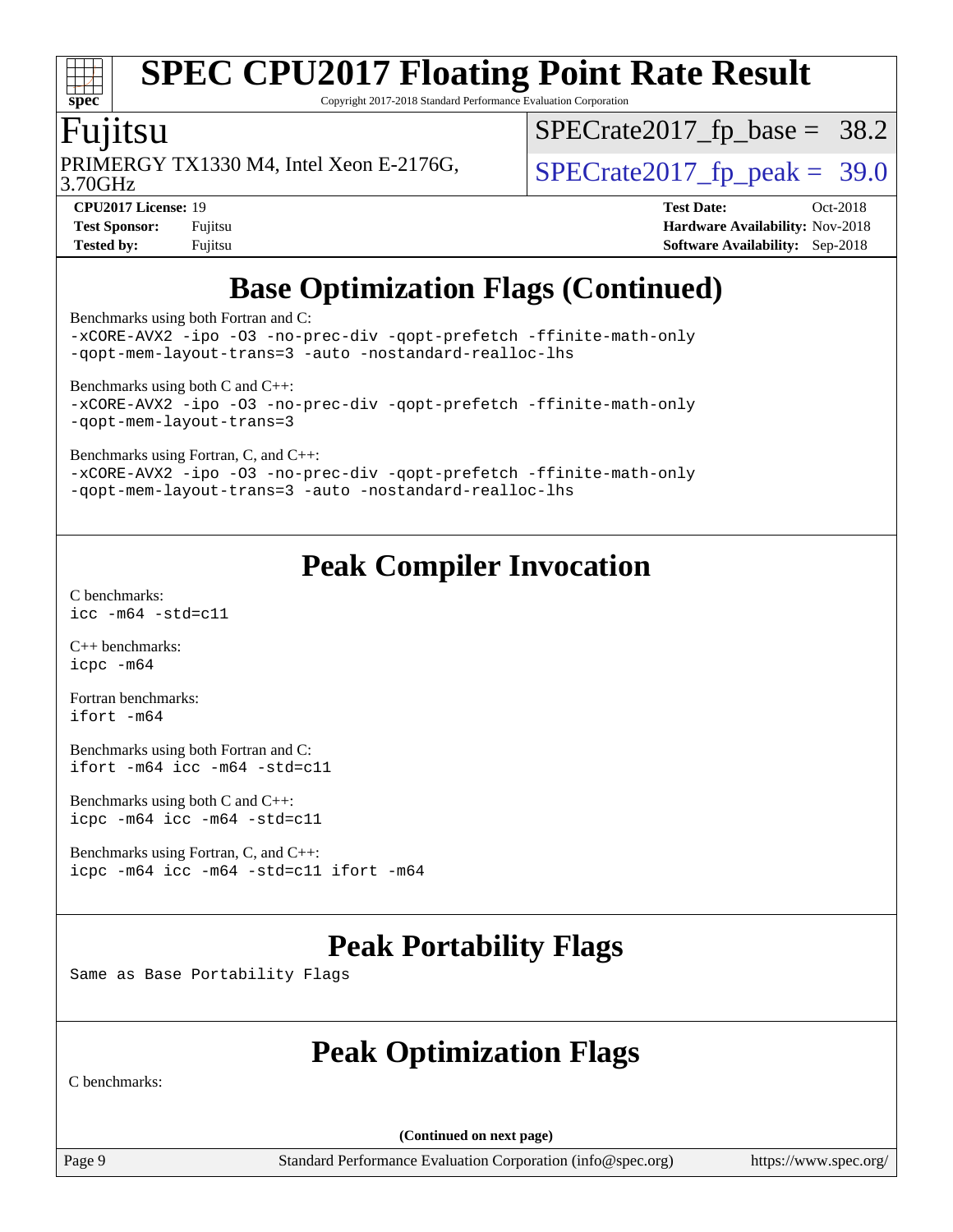Copyright 2017-2018 Standard Performance Evaluation Corporation

#### Fujitsu

3.70GHz PRIMERGY TX1330 M4, Intel Xeon E-2176G,  $\vert$  [SPECrate2017\\_fp\\_peak =](http://www.spec.org/auto/cpu2017/Docs/result-fields.html#SPECrate2017fppeak) 39.0

 $SPECrate2017_fp\_base = 38.2$ 

**[CPU2017 License:](http://www.spec.org/auto/cpu2017/Docs/result-fields.html#CPU2017License)** 19 **[Test Date:](http://www.spec.org/auto/cpu2017/Docs/result-fields.html#TestDate)** Oct-2018 **[Test Sponsor:](http://www.spec.org/auto/cpu2017/Docs/result-fields.html#TestSponsor)** Fujitsu **Fundal** Fujitsu **[Hardware Availability:](http://www.spec.org/auto/cpu2017/Docs/result-fields.html#HardwareAvailability)** Nov-2018 **[Tested by:](http://www.spec.org/auto/cpu2017/Docs/result-fields.html#Testedby)** Fujitsu **[Software Availability:](http://www.spec.org/auto/cpu2017/Docs/result-fields.html#SoftwareAvailability)** Sep-2018

# **[Peak Optimization Flags \(Continued\)](http://www.spec.org/auto/cpu2017/Docs/result-fields.html#PeakOptimizationFlags)**

```
519.lbm_r: basepeak = yes
 538.imagick_r: basepeak = yes
 544.nab_r: basepeak = yes
C++ benchmarks: 
 508.namd_r: -prof-gen(pass 1) -prof-use(pass 2) -ipo -xCORE-AVX2 -O3
-no-prec-div -qopt-prefetch -ffinite-math-only
-qopt-mem-layout-trans=3
510.parest_r: basepeak = yes
Fortran benchmarks: 
 503.bwaves_r: basepeak = yes
549.fotonik3d_r: basepeak = yes
 554.roms_r: -prof-gen(pass 1) -prof-use(pass 2) -ipo -xCORE-AVX2 -O3
-no-prec-div -qopt-prefetch -ffinite-math-only
-qopt-mem-layout-trans=3 -auto -nostandard-realloc-lhs
Benchmarks using both Fortran and C: 
-prof-gen(pass 1) -prof-use(pass 2) -ipo -xCORE-AVX2 -O3
-no-prec-div -qopt-prefetch -ffinite-math-only
-qopt-mem-layout-trans=3 -auto -nostandard-realloc-lhs
Benchmarks using both C and C++: 
 511.povray_r: -prof-gen(pass 1) -prof-use(pass 2) -ipo -xCORE-AVX2 -O3
-no-prec-div -qopt-prefetch -ffinite-math-only
-qopt-mem-layout-trans=3
 526.blender_r: basepeak = yes
Benchmarks using Fortran, C, and C++: 
 507.cactuBSSN_r: basepeak = yes
                        The flags files that were used to format this result can be browsed at
 http://www.spec.org/cpu2017/flags/Intel-ic18.0-official-linux64.2017-12-21.html
 http://www.spec.org/cpu2017/flags/Fujitsu-Platform-Settings-V1.0.2-CFL-RevA.html
```